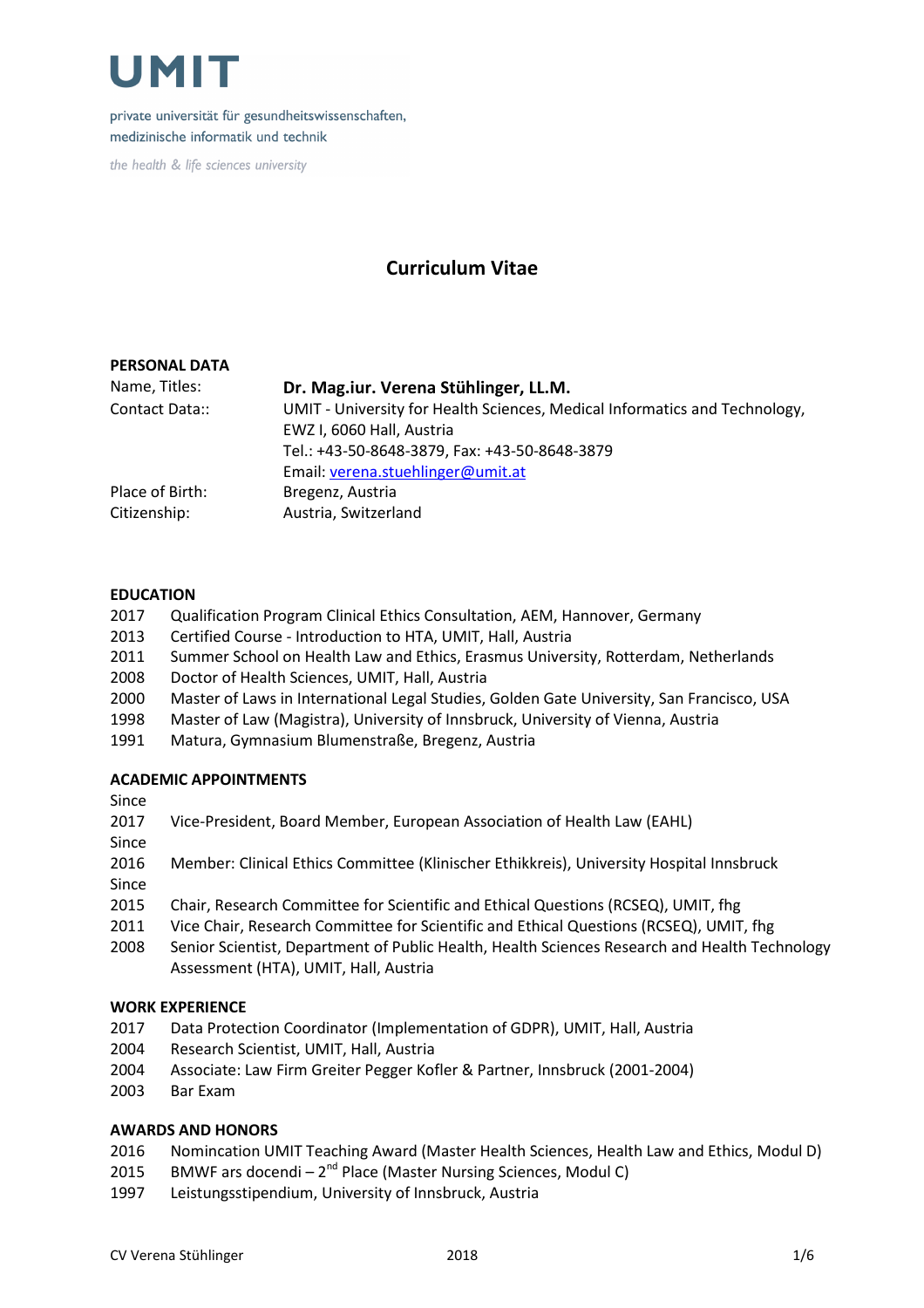

private universität für gesundheitswissenschaften, medizinische informatik und technik

the health & life sciences university

### TEACHING EXPERIENCE:

### (UMIT, University of Innsbruck (LFUI), Medical University of Innsbruck (MUI), University of Applied Sciences, Innsbruck (fhg), University of Applied Sciences, Krems (imc)):

| Doctorate Level:                               | Ethical and Legal Standards for Human Research (UMIT)                      |
|------------------------------------------------|----------------------------------------------------------------------------|
|                                                | International and European Health Law (UMIT)                               |
| Principal Investigator Course (Prüfärztekurs): |                                                                            |
|                                                | Ethical and Legal Standards for Human Research Persons not able to consent |
|                                                | (MUI)                                                                      |
| Master Level:                                  | Ethical and Legal Standards for Research and Health Care (UMIT, fhg)       |
|                                                | Medical Treatment and Liability Law (UMIT)                                 |
|                                                | <b>Clinical Ethics Committees (LFUI)</b>                                   |
|                                                | Treatment and Liability Law for Training Therapists (LFUI)                 |
|                                                | European Health Law (imc)                                                  |
| Bachelor Level:                                | Private Law (Contract and Liability Law), Introduction to Law (UMIT)       |

#### RESEARCH INTERESTS

Methodological Areas: Legal Methodology, Qualitative Content Analysis, Systematic Review Research Areas: Law and Ethics for Human Research, Ethical Decision Making and Ethics Committees in Health Systems, Cross-border Healthcare in Europe: patient rights, HTA, cross-border health threats

#### MEMBERSHIPS AND SCIENTIFIC BOARDS

- since 2016 (associated) Member Clinical Ethics Circle (Klinischer Ethikkreis, Tirol Kliniken, Innsbruck (KEK))
- since 2015 Board Member, European Association of Health Law (EAHL)
- since 2015 Member working group 'ethucation' (MUI)
- since 2014 UNESCO Chair in Bioethics, Certification: IFT Member
- since 2011 Member, European Association of Health Law (EAHL)

LANGUAGES: German (native), English (fluent), French (basic)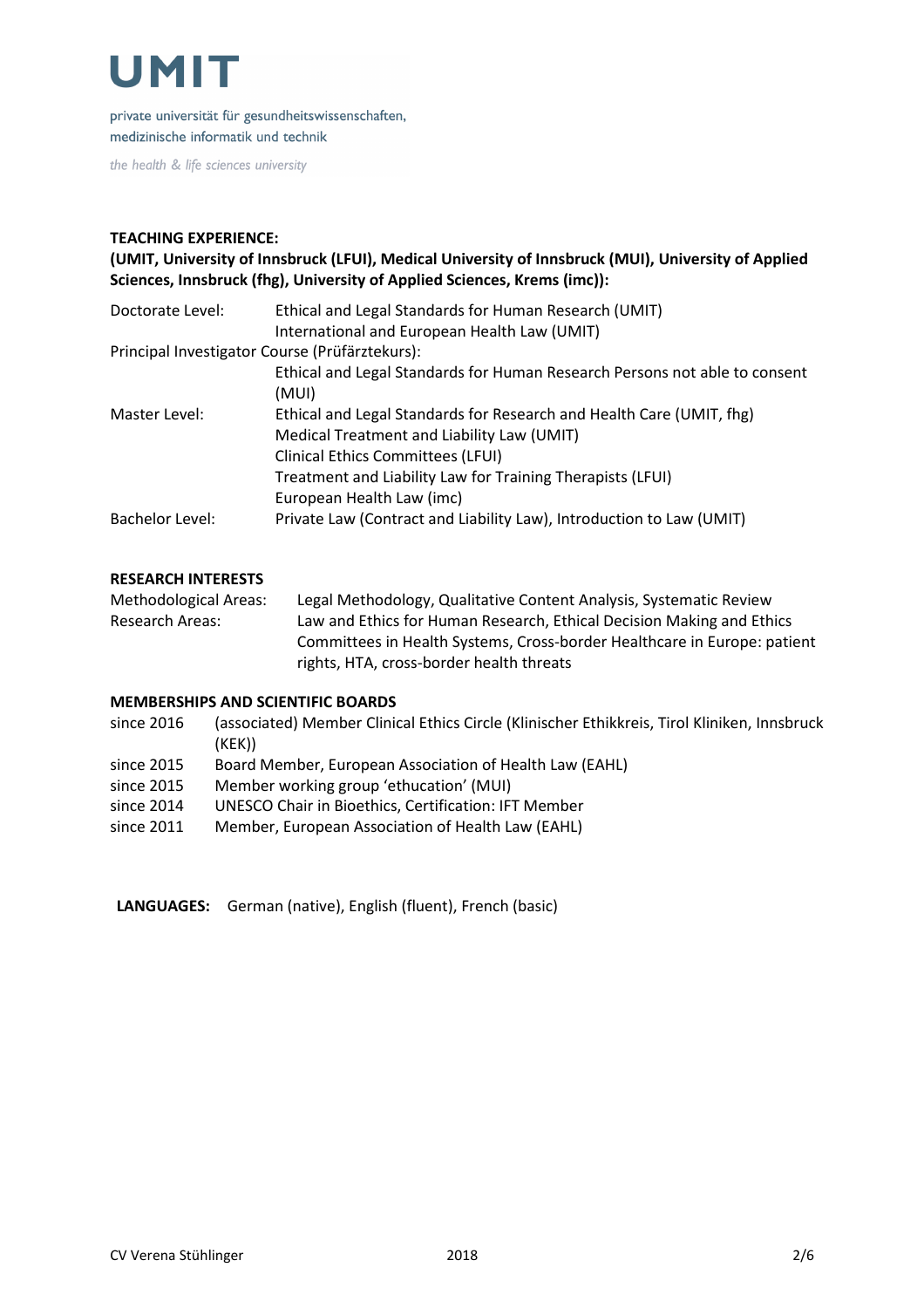private universität für gesundheitswissenschaften, medizinische informatik und technik

the health & life sciences university

## Publications

## Journal Articles

Stühlinger V., Hackl M., Research Ethics Committees in the Field of Health-Related Human Research – A European Perspective and the Case of Austria, European Journal of Health Law, 21, 2014, 387-400.

Stühlinger V., Schwamberger H., Forschung am Menschen im nichtärztlichen Bereich – Vorlagepflichten und Prüfmöglichkeiten durch Ethikkommissionen, Recht der Medizin (RdM), 2013/146.

Stühlinger V., Patient\_Inn\_en(grund)rechte- eine Gesundheitspolitische Notwendigkeit? – Ein Streifzug aus Anlass einer Podiumsdiskussion, Juridikum 2012; juridikum 1/2012, pp. 20-22.

Thöni M., Stühlinger V., Psychisches Leid als anspruchserhöhender Faktor im österreichischen Schmerzengeld: Entscheidungsbesprechung zu 3 Ob 128/11m, Medizinrecht (MedR), 2012, 30: 12-15.

Thöni M., Mairhuber J., Stühlinger V., Staudinger R., Entscheidungsfindung am Lebensende - Eine rechtliche Darstellung der Österreichischen Situation, RPG - Recht und Politik im Gesundheitswesen 2010, Vol.2.

Stühlinger V., Fortwengel G., Thöni M., Staudinger R., Biomedical Research and Human Research Subject Protection: Is there Need for Action in Germany and Austria?, European Journal of Health Law, 2009, Vol 6, pp.45-68.

Stühlinger V., Baumgartner H., Staudinger R., Medizinische Forschung an Patienten, die nicht zustimmen können – Stolperstein oder Ausrede für den Nichtbeitritt Österreichs zur Biomedizinkonvention?, Recht der Medizin (RdM), 2008, 01, pp. 11-16.

Thöni M., Stühlinger V., Staudinger R., Rechtliche Rahmenbedingungen zum Off Label Use in Österreich, Recht der Medizin (RdM), 2008, 04, pp.109-114.

Stühlinger V., Staudinger R., Schmerzensgeldansprüche nach der deutschen Schadenersatzreform – bedeutende Neuerungen für anspruchsberechtigte Patienten im Bereich der Arzt- sowie der Arzneimittelhaftung, Recht der Medizin (RdM), 2005, 02, pp. 42-50.

## Reports

Vogler S., Lepuschütz L., Schneider P., Stühlinger V., Study on enhanced cross-country coordination in the area of pharmaceutical product pricing, Publications Office of the European Union, (December 2015), ISBN 978-92-79-53462-1, doi: 10.2875/631265.

## Book Chapters / Book of Proceedings

Stühlinger V., Solidarität und Ethische Entscheidungsfindung im Gesundheitswesen, in Voithofer C., Ganner M., RTF Tagungsband, pp. 176-193, Innsbruck University Press, 2018 (in print).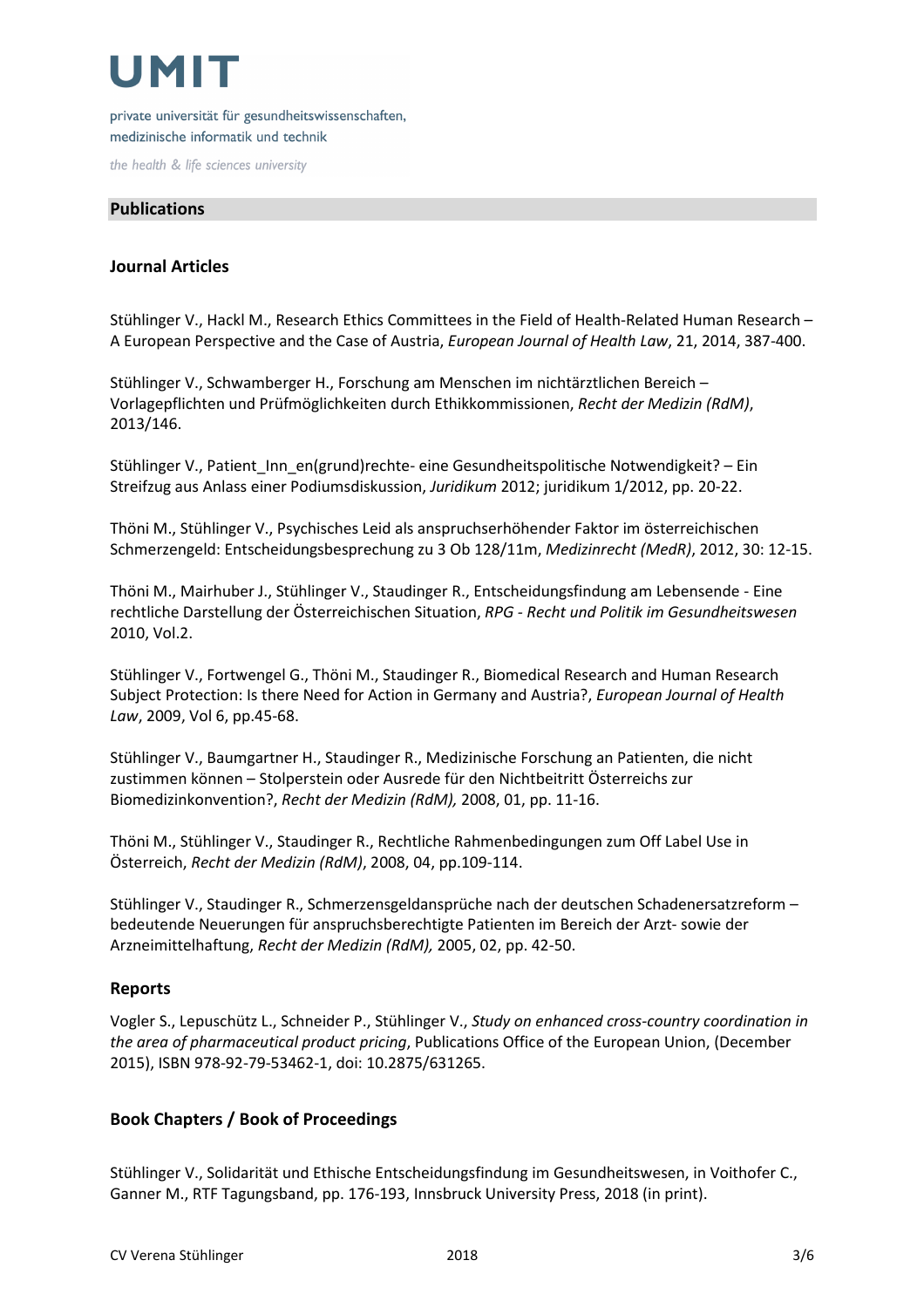private universität für gesundheitswissenschaften, medizinische informatik und technik

the health & life sciences university

Stühlinger V., Schnell-Inderst P., Siebert U., Health Technology Assessment (HTA) and its Relevance to Cross-border Healthcare (CBC) in Europe, in André Den Exter (Ed) Cross-border health Care and European Union Law, pp. 167-190, Erasmus University Press, (ISBN 978-90-9030461-8), 2017.

Stühlinger V., Flatscher-Thöni M., Frischhut M., Ganner M., Voithofer C., Werner-Felmayer G (eds.) Healthcare in Europe - a safe haven? Conference 26th-27th September 2016, Innsbruck, Book of Proceedings, Conference Series, innsbruck university press (ISBN-978-3-903122-54-3), 2016.

Raich M, Adler C, Stühlinger V, Lorenzoni N, Duschek S, Impact of Major Incidents on Health System Performance, Security and Health Protection, in: Brebbia C.A., Sustainable Development, WIT Press (ISBN-10: 1784661570; ISBN-13: 978-1784661571), 2015, pp. 1111-1121.

Stühlinger V., Pflege und Psychiatrie – Grundrechte, Autonomie und Fremdbestimmung - Technische Mittel zur Hilfe und Überwachung, in Österreichische Juristenkommission (Hrsg.), Gesundheit und Recht – Recht auf Gesundheit (ISBN: 9783707321746), 2013, pp 285-291.

Stühlinger V., Thöni M., Can Clinical Ethics Committees help facing Future Challenges in the Health Care Professional's Daily Routine?, European Association of Health Law: Third European Conference on Health Law, Leuven (10/2011); Notes: Book of Proceedings published electronically.

Fortwengel G., Ostermann H., Stühlinger V., Staudinger R., Social and Ethical Aspects of Biomedical Research, in Luppicini R (Ed.), Handbook of Research on Technoethics, Idea Group, Hershey PA. 2008.

### Presentations

Stühlinger V., Raich M., Die Rolle von Ethikkomitees im klinischen Alltag, Qualmet Symposium, Hall in Tirol, 20. Oktober 2017.

Stühlinger V., Glatz H., Cross-border Healthcare (CBC) in the EU: Implementation of European Legislation in Austria and Germany – a comparative approach – and its relevance for a borderregion, 6<sup>th</sup> Conference of the European Association of Health Law, Bergen, Norway, September 29, 2017.

Stühlinger V., Lorenzoni N., Raich M., The Concept of Autonomy and Clinical Ethics Consultation, 12th World Conference of the UNESCO Chair in Bioethics, Limassol, Cyprus: 22. March 2017.

Stühlinger V., Moderation: Podiums- und Publikumsdiskussion: Was ist heute noch privat? Medizinische Forschung in Zeiten von Big Data, University of Innsbruck, 19. Oktober 2016.

Stühlinger V., Bachlechner L., Clinical Ethics Committees (CEC) in Austrian not-for profit Public Hospitals including University Hospitals,  $11^{th}$  World Conference of the UNESCO Chair in Bioethics, Naples, Italy: 20. October 2015.

Stühlinger V., Cross-border Research and Human Subject Protection in Europe – a critical look at Regulation (EU) No 536/2014, 5<sup>th</sup> Conference of the European Association of Health Law, Prague, Czech Republic: Ocotber 1, 2015.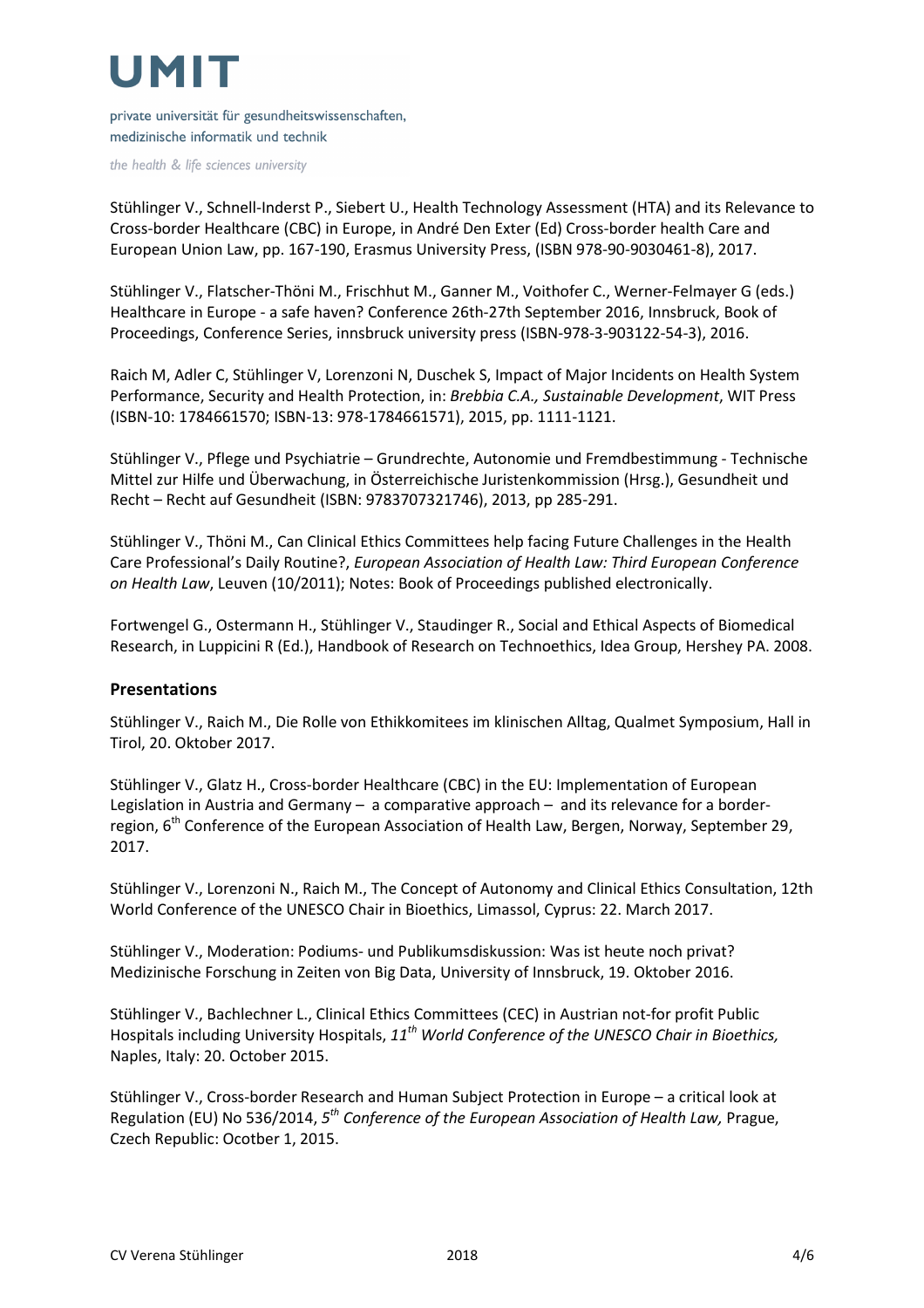private universität für gesundheitswissenschaften, medizinische informatik und technik

the health & life sciences university

Raich M, Adler C, Stühlinger V, Lorenzoni N, Duschek S, Impact of Major Incidents on Health System Performance, Security and Health Protection, Disaster Management Conference, 20.-22. May 2015, Instanbul/Turkey.

Raich M, Adler T, Stühlinger V, Lorenzoni L, Duschek S, Langzeitauswirkungen von Katastrophen auf das Public Health System, ÖGPH - Österreichische Gesellschaft für Public Health, 28.-29. Mai 2015, St.Pölten, Austria.

Margit Raich, Verena Stühlinger, Nina Lorenzoni, Tine Adler, Stefan Duschek Long-term Impacts of Disasters – Implications for European Public Health Systems, EHMA - European Health Management Association Conference, 15.-17. June 2015, Breda/the Netherlands.

Stühlinger V., Community framework for the organization and care of disaster, Seminario Urgencias y Emergencias sanitaris, UIMP Universidad Internacional, Santander, Spain, September 8- 11, 2014; Notes: invited oral course presentation: September 11, 2014.

Stühlinger V., Adler C., Raich M., Duschek S., Access to Health Care and Psycho-Social Support in Cross-Border Crises: a European Perspective, European Health Law Conference, Riga Latvia, April 28- 29, 2014; Notes: oral presentation: April 29, 2014.

Stühlinger V., Flatscher-Thöni M., Ethical and Legal Issues in Personalized Medicine, Society for Medical Decision Making, 15<sup>th</sup> Biennial European Meeting, Antwerp, Belgium, June 8-June 10, 2014, Notes: short course: June 8, 2014.

Flatscher-Thöni M., Stühlinger V., The Rationing of Health Care: Lessons learned from Judicial Decision Making in Europe, Society for Medical Decision Making, 15<sup>th</sup> Biennial European Meeting, Antwerp, Belgium, June 8-June 10, 2014, Notes: poster presentation, June 9, 2014.

Stühlinger V., Hackl M., Filling the Gap in Protection of Research Subjects and Patients: establishing an Ethics Committee in the field of non-Medical Research in Austria, European Association of Health Law (EAHL) Conference, Coimbra, Portugal, , October 9-October 11, 2013; Notes: oral presentation: October 10, 2013.

Buljugic B., Stühlinger V., Patient Rights in Austria and Serbia – a Comparative Approach, European Association of Health Law (EAHL) Conference, Coimbra, Portugal, , October 9-October 11, 2013; Notes: oral presentation: October 10, 2013.

Stühlinger V., Institutionalized Ethical Decision Making in the Health Care Professional's Daily Routine, International Conference on Clinical Ethics Consultation (ICCEC), March 14-16 2013, Munich; Notes: poster presentation: March 14, 2013.

Harstall C., Kind P., Stuehlinger V., Goetghebeur M.M., Values, ethics, evidence and multicriteria: combining the art and the science of healthcare decision making [Panel session]. HTAi 10th Annual Meeting, June 17-19. Seoul, South Korea, 2013; Notes: oral presentation via remote communication: June 17, 2013.